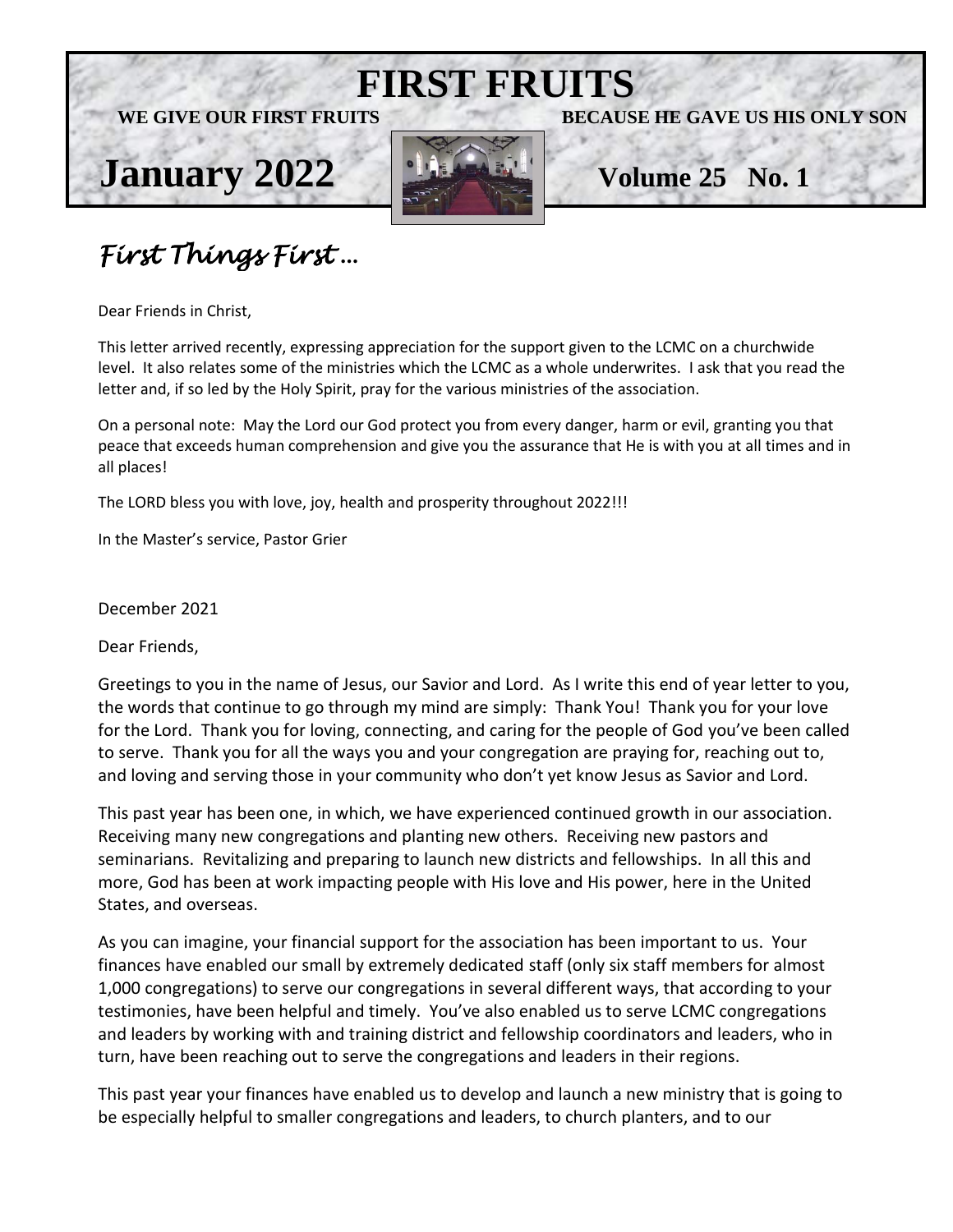mid-large size churches and leaders as well. This new ministry is called *The LeaderCare Initiative*. This ministry is going to enable us to serve you at the grassroots, regional, district, and fellowship levels by loving, connecting, and caring for leaders – ordained and lay. Leaders who are being loved, connected, and cared for are helped to grow in health and maturity, which will increase their effectiveness as leaders. We are also at work developing more ministries and services that will be especially important to our smaller congregations in the next 2-3 years.

Your financial support is enabling us to provide all of this as well as the many administrative services that make having an association possible. It is also helping us to offer various training seminars throughout the country, a well-trained intentional interim ministry, support and training for call committees, conflict resolution training and services, and much more.

Thank you for your financial support. Rest assured we are very careful how the financial resources entrusted to the association are being used. Thank you for your generosity this past year and in the years to come. Amen!

In God's Unshakeable Love,

Rev. Michael Bradley LCMC Service Coordinator

| ╈              | ╈           | ╈ | ╈                                                    | ╋            | ╈ |
|----------------|-------------|---|------------------------------------------------------|--------------|---|
|                |             |   | <b>BIBLE READING SCHEDULE</b><br><b>JANUARY 2022</b> |              |   |
| Date           | Reading     |   | Date                                                 | Reading      |   |
| $\mathbf 1$    | Psalm 42    |   | 17                                                   | Psalm 61-63  |   |
| $\overline{2}$ | Psalm 43    |   | 18                                                   | Psalm 64-65  |   |
| 3              | Psalm 44    |   | 19                                                   | Psalm 66-67  |   |
| 4              | Psalm 45    |   | 20                                                   | Psalm 68     |   |
| 5              | Psalm 46    |   | 21                                                   | Psalm 69     |   |
| 6              | Psalm 47    |   | 22                                                   | Psalm 70-71  |   |
| 7              | Psalm 48    |   | 23                                                   | Psalm 72     |   |
| 8              | Psalm 49    |   | 24                                                   | Psalm 73     |   |
| 9              | Psalm 50    |   | 25                                                   | Psalm 74     |   |
| 10             | Psalm 51    |   | 26                                                   | Psalm 75-76  |   |
| 11             | Psalm 52    |   | 27                                                   | Psalm 77     |   |
| 12             | Psalm 53-54 |   | 28                                                   | Colossians 1 |   |
| 13             | Psalm 55    |   | 29                                                   | Colossians 2 |   |
| 14             | Psalm 56    |   | 30                                                   | Colossians 3 |   |
| 15             | Psalm 57-58 |   | 31                                                   | Colossians 4 |   |
| 16             | Psalm 59-60 |   |                                                      |              |   |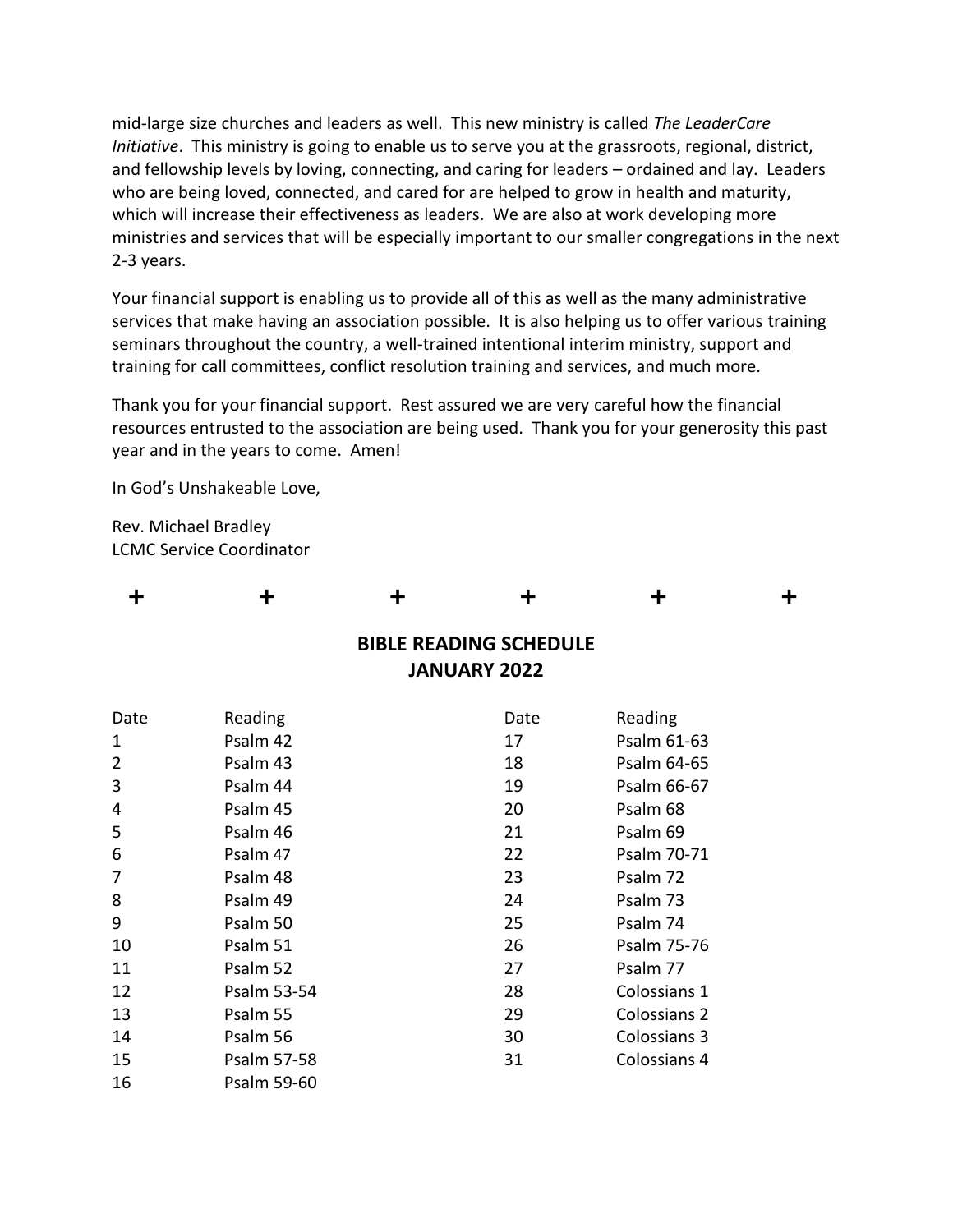

First School And **Day** Care

The First School has 115 children. We have been blessed this year. However, this year has been a challenging one. We have been in preparation for our re-certification with Texas Rising Star. As a school we have come a long way, but I still believe we have a long way to go. I really believe God has a plan to expand and grow us past what we can imagine. I am excited to see what this new year will bring! I have faith that God will provide more than we can ask. To God Be the Glory, The Best Is Yet to Come!

Many Blessings, Bree Joines First School Director

 $\overline{a}$ 

## **First School Board Meeting Tuesday, January 11 th, 5:00 p.m.**

## **Manna Meals Record**

 During the year 2021, local teams who participated served over 21,000 meals – compared to the past years average of over 7,000 meals provided annually (even 2020). Each Manna Meals evening, teams served over 250 meals. What a response to helping your neighbor who is in need!







- 01/02 Genesis 45:16-28, Psalm 44;9-16, Romans 6:1-14, Mark 1:1-11
- 01/09 Genesis 46:1-15, Psalm 44:17-22, Romans 6:15-23, Mark 1:21-20
- 01/16 Genesis 46:16-27, Psalm 44:23-26, Romans 7:1-6, Mark 1:21-34
- 01/23 Genesis 46:28-47:12, Psalm 45:1-6, Romans 7:7-12, Mark 1:35-45
- 01/30 Genesis 47:13-26, Psalm 45:7-11, Romans 7:13-8:1, Mark 2:1-12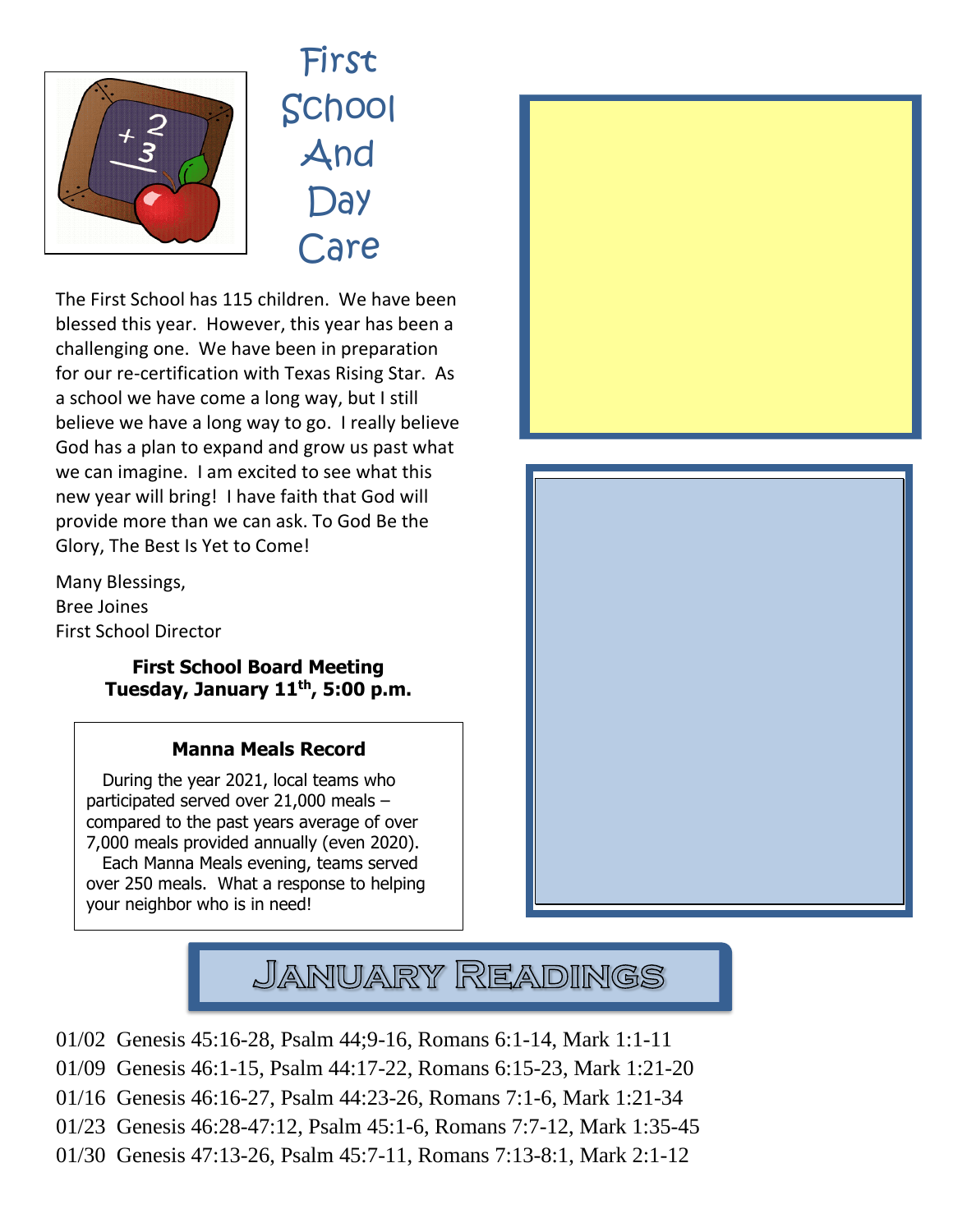

01/02 Becky Sample 01/03 Sarah Langston 01/08 Nora Hollingsworth 01/09 Helen Johnson 01/09 Kirk Marek 01/10 Landon Thane 01/13 Kalin Christenberry 01/15 Everly Orsak 01/16 Sarah Thane 01/18 Sheila Miller 01/20 Odis Newton 01/21 Dorothy Atchetee 01/27 Cathy Schoenfield 01/30 Rachel Hernandez 01/30 Cindy Mathews



01/03 Karen Kight 01/04 Ashlyn Hanna 01/04 Angelina Tijerina 01/04 Gabriella Tijerina 01/18 Jake Herrington 01/25 Claudia Wilfert



01/25 James & Diane Stewart 01/26 Ted & Cathy Schoenfield



**Friends of FLC**

*List will be cleared on the 1st in January, April, July and October. Please help us stay current; call the office with*  Ruth Speckels



*changes or additions.*

Harlo & Rhonda Achtetee

**Our FLC Family** Dorothy Atchetee

Charles Bard Ron Chambles Lynda Christenberry Nora Hollingsworth Helen Kight Marilyn Kight Kim & Larry Ledwig John Nelson Odis Newton Becky Sample

> Pray for our loved ones In the Military

Jake Barosh U.S. Armed Forces

## **WE'RE HERE WHEN YOU NEED US**





 Office hours: Tues & Thurs: 8:30am - 4:30pm Wed: 8:30am – 12:00pm

> Phone: 979-543-5847 Email: [office@firstlutheranec.com](mailto:office@firstlutheranec.com)



COUNCIL MEETING Thursday, January 20<sup>th</sup> 6:00 p.m.

Pastor Clyde Grier Phone: 979-541-6173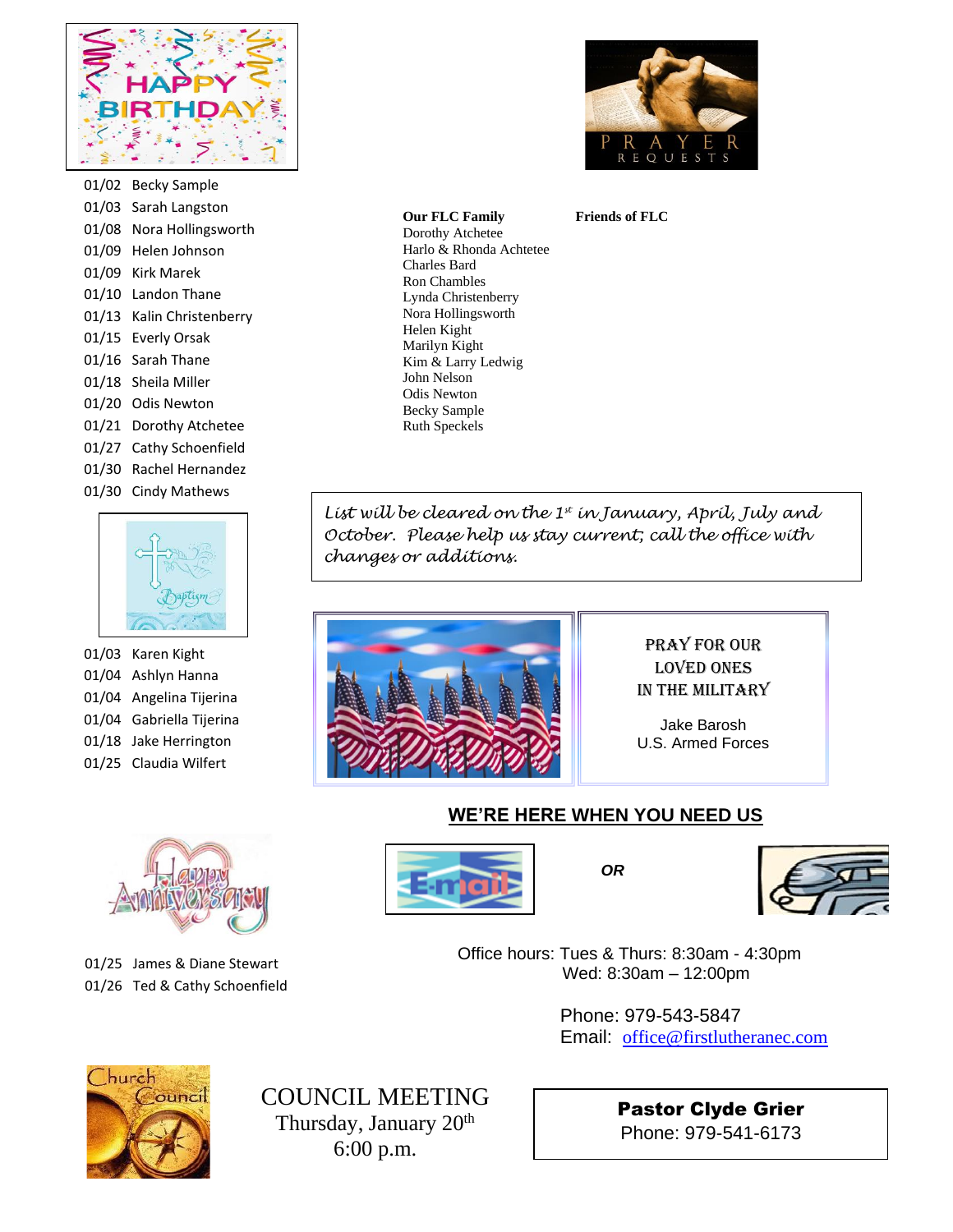## **FLCEC Manna Meals Team**

 Thank you to our members who have been faithful in providing food for meals and also serving at Manna Meals on behalf of our First Lutheran Team! Our team will serve on Monday, January  $31^\mathrm{st}$ .

+ + + + + + + +

## *Church Office Closed*

The church office will be closed the week of December 27-31.

### Flower Chart

The new Flower Chart for 2022 is available for you to choose your special dates. Please sign up for the Sundays when you would like to provide flowers for our service!

#### End of Year Giving

All donations must be in the church office by Dec. 31<sup>st</sup> in order to receive credit for 2021. All contributions received Jan.  $1<sup>st</sup>$  or later will be credited to 2022, regardless of the date on the check.



## Annual Congregational Meeting

Please mark your calendar for Sunday, January 30, 2022. We will have our annual meeting following lunch that day. Milton Johnson is making stew and there will be a sign-up sheet for sides and desserts.

# *Thank You!*

*As 2021 comes to an end and a new year begins we want to say "thank you" to Helen Kight for her faithfulness as organist for all our worship services throughout this last year (and the over 50 years she has played for First Lutheran)!* 

 *and helped in many ways this year - our Manna Meals Team, those who have been faithful in their monthly duties, Mr. Chambles for the care of the Cemetery, the Church We appreciate all who have volunteered Council, and First School Board and Bree Joines for the guidance of First School !* 

*We look forward to the new year with hope as we await what it will bring!* 



## **LCMC Three Days of Prayer January 4-6, 2022**

## **Day One: January 4**

This is a day focused on **confession**. We have made our lives, our relationships—and even the church—in our own image. We confess that the church belongs to Jesus and not to us. We gather to lay down our pride, our sin and our agenda and ask the Lord of the church for forgiveness, which He gives freely and with mercy.

## **Day Two: January 5**

This is a day of **petition**. Pray for your congregation, pastor, leaders, Sunday School teachers, Confirmation leaders, adult Bible study and small group leaders. Pray for those in hospital and nursing home ministries. Pray for all those connected to your church that they might know God's redeeming love for all in Christ.

## **Day Three: January 6**

This is a day for **vision**. Pray that the Holy Spirit will again move through the hearts and minds of leaders and pastors that God's vision for His church might be revealed and fulfilled. This is a time of prayer for renewal, revival and encouragement. Pray for God's vision.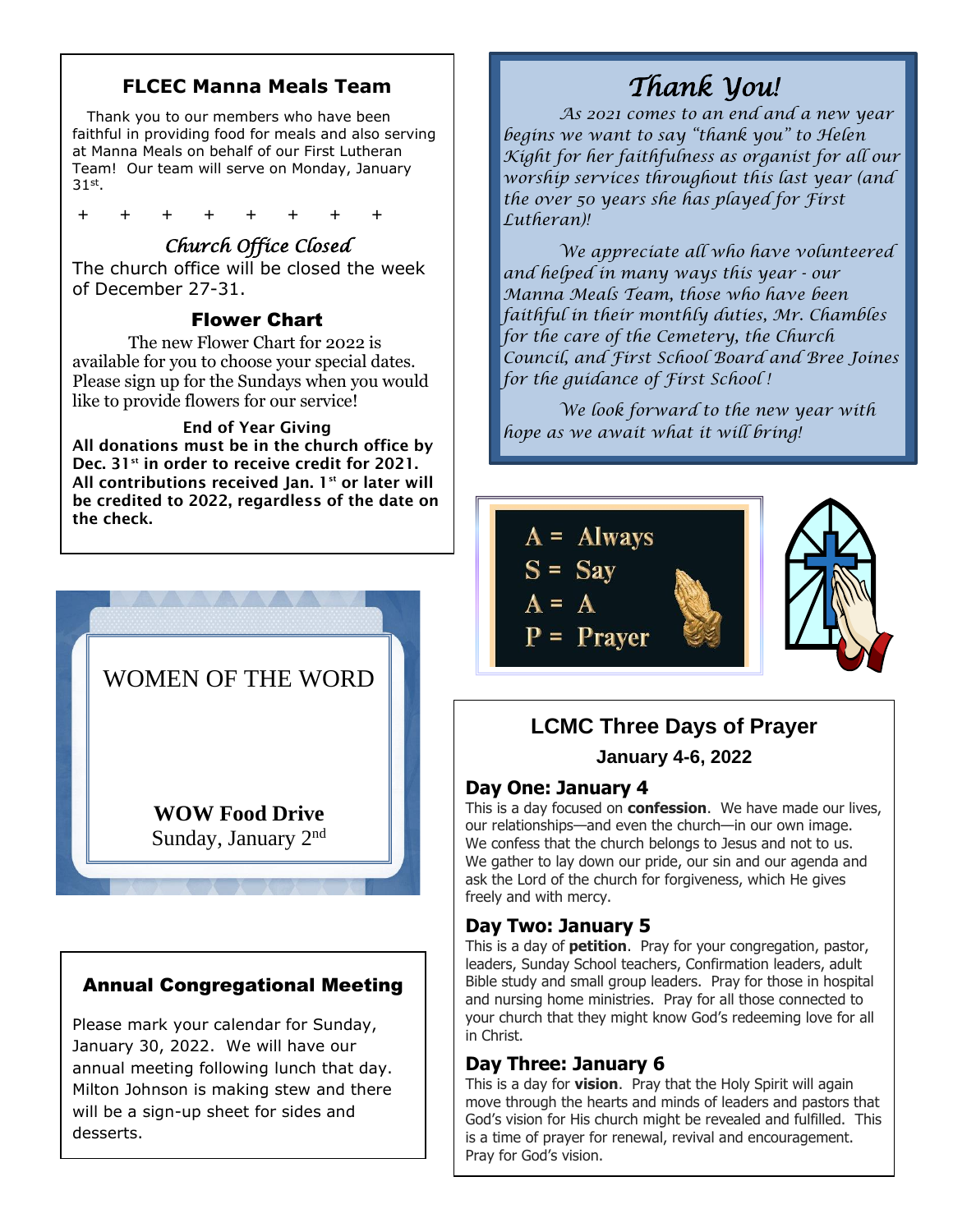

# January 2022

| <b>Sunday</b>                                                                                                                 | <b>Monday</b>                                           | <b>Tuesday</b>                                           | Wednesday         | <b>Thursday</b>                                   | Friday                             | <b>Saturday</b> |
|-------------------------------------------------------------------------------------------------------------------------------|---------------------------------------------------------|----------------------------------------------------------|-------------------|---------------------------------------------------|------------------------------------|-----------------|
| 2<br><b>Sunday School</b><br>9:30 AM<br><b>Worship Service</b><br>10:45 AM<br>w/Communion                                     | 3                                                       | $4 -$ - Three - -                                        | $5 - -$ Days of - | $6 -$ - Prayer -                                  | $\overline{z}$                     | 1/8             |
| 9<br><b>Sunday School</b><br>9:30 AM<br><b>Worship Service</b><br>10:45 AM                                                    | 10                                                      | 11<br><b>First School</b><br><b>Board Meeting</b><br>5PM | 12                | 13                                                | 14<br><b>Annual Reports</b><br>due | 15              |
| 16<br><b>Sunday School</b><br>$9:30$ AM<br><b>Worship Service</b><br>10:45 AM<br>w/Communion                                  | 17                                                      | 18<br><b>Newsletter</b><br><b>Items Due</b>              | 19                | 20<br><b>Church Council</b><br><b>Meeting 6PM</b> | 21                                 | 22              |
| 23<br><b>Sunday School</b><br>9:30 AM<br><b>Worship Service</b><br>10:45 AM                                                   | 24                                                      | 25                                                       | 26                | 27                                                | 28                                 | 19              |
| 30<br><b>Sunday School</b><br>9:30 AM<br><b>Worship Service</b><br>10:45 AM<br><b>Annual Congregational</b><br><b>Meeting</b> | 31<br><b>FLCEC Manna</b><br><b>Meals Team</b><br>serves |                                                          |                   |                                                   |                                    |                 |

## January Responsibilities

ASSISTING MINISTER: **Daniel Wilfert** SEXTON: **David Kight**  USHERS: **Odis Newton, Alvin Yackel**  ALTAR GUILD**: Billie Jean Bram, Cori Koudela Kim Ledwig**

#### READER

- **2 nd Cathy Schoenfield**
- **9 th Diane Stewart**
- **16 th Helen Johnson**
- **23 rd Ty Schoenfield**
- **30 th Kirk Marek**

If you are unable to serve on your date, please find someone to take your place.